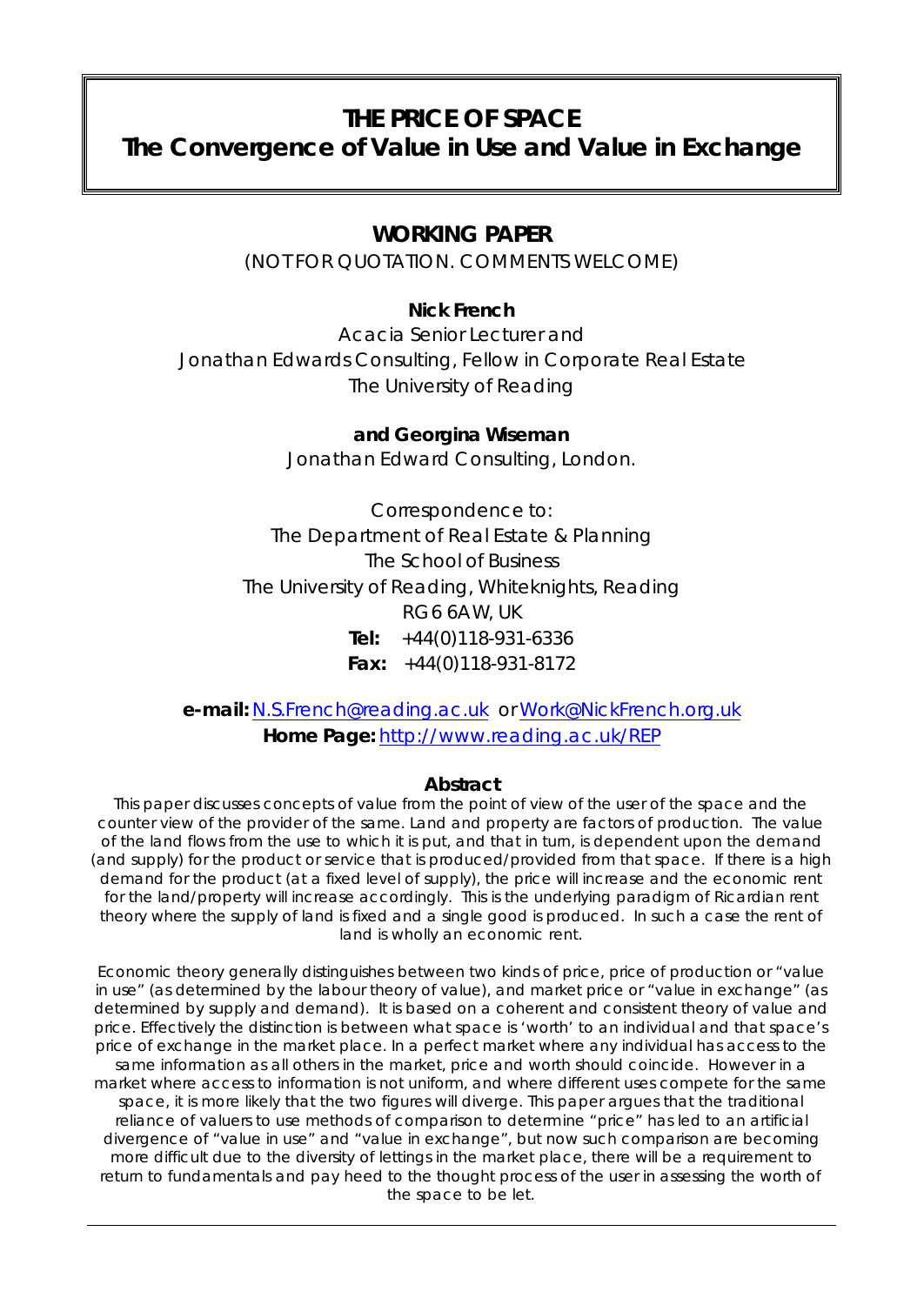# *THE PRICE OF SPACE The Convergence of Value in Use and Value in Exchange*

#### **INTRODUCTION**

During the last 10 years there has been a significant structural change in the way in which businesses operate. With the advent of new technologies and new business practices, products and services are becoming more transient in nature. In the 1950s, the average lifecycle of a product was 20 – 25 years. That is, the product was developed and apart from regular re-advertising and relaunch campaigns, it remained essentially the same for a 20-year period. This meant that demand could be forecast, businesses were stable and that their space demands were correspondingly steady.

This changed in the 1990s as a range of new innovative workplace products came to the fore. This had two main implications for the property market. On the one hand, new technology has resulted in a number of "new industry" companies experiencing, until recently, massive growth which were translated into large scale property requirements which have led to distortions in some sub-sectors of the property market (for example, the M4 corridor, west of London favoured by a number of US High Tech companies).

However, all companies have had to address the impact of Information and Communication Technology (ICT) on their businesses and their accommodation. "Moore's Law"1 which predicted that new computer chip technology would ensure that the performance of electronic equipment would double every 18 months has been realised and indeed electronics is now being eclipsed by advances in optical-networking technology.

As technological advances offer a real competitive advantage businesses have had to become increasingly flexible to respond and survive in the new competitive business environment. This has in turn, impacted upon the way in which property is let and utilised. As product cycles have shortened, companies have required greater flexibility in the letting agreements of the space that they occupy to allow them to expand and contract as product demand waxes and wanes.

Conversely, buildings now have longer life spans – wireless technology means that solid slab buildings (of appropriate quality) can be reused without the need to put in raised floors and false ceilings. Thus the supply side is being affected by an decrease in obsolescence (both functional and economic) which will also impact upon the price of exchange for space.

Whilst this is a global phenomenon, the impact in the UK market has been more marked in a marketplace dominated by the institutional 25-year lease. This meant that as the UK market has readjusted to shorter and more flexible letting

l

 $1$  Gordon Moore, Co-founder of Intel, predicted this in the 1970s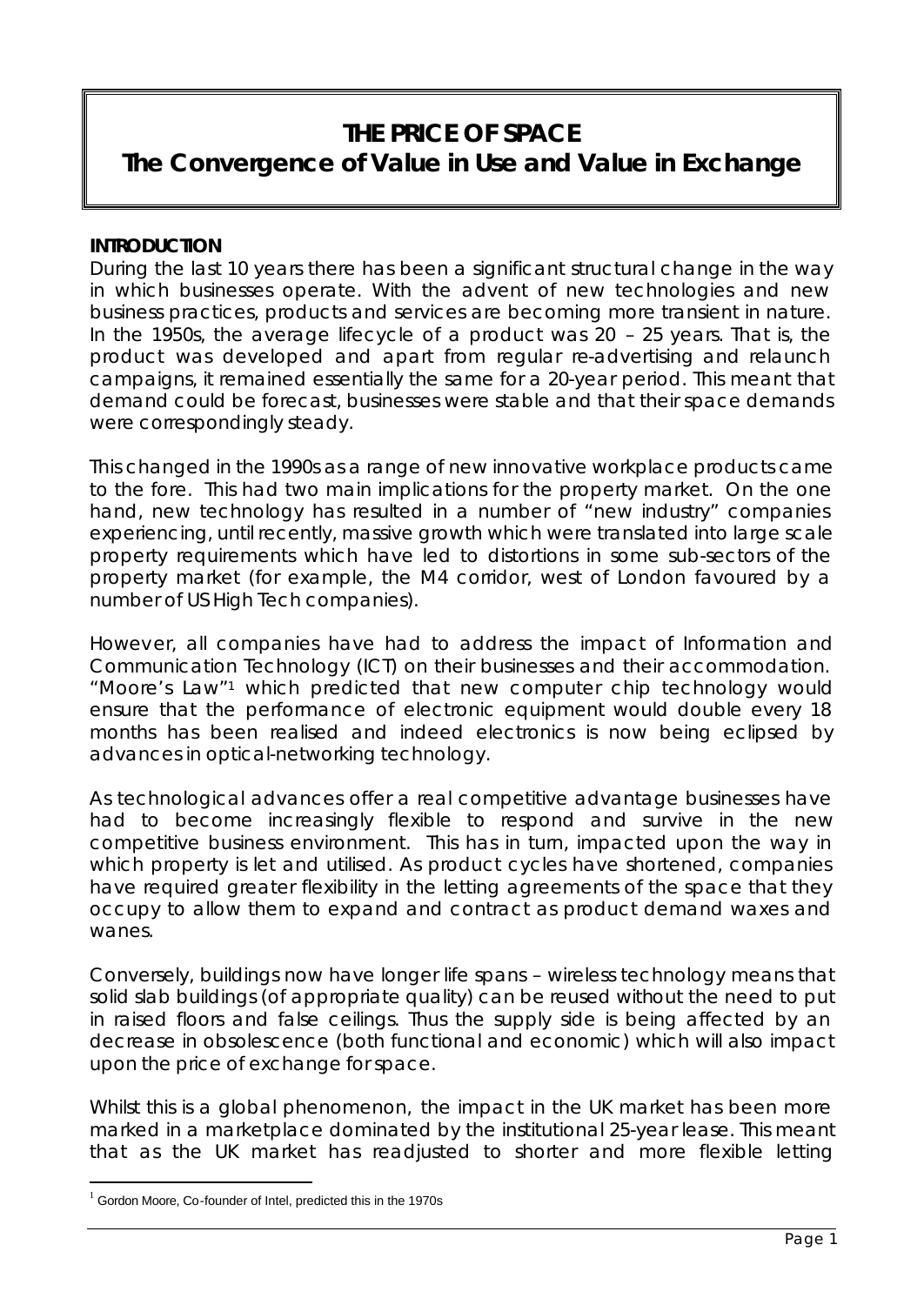agreements, the change in the "norm" has been more dramatic. Analysis of IPD data (RICS, 1997) shows that the average lease length granted in the 1990s had decreased to fifteen years. However, this does not reflect the diversity and variety of leases granted. The institutional lease is characterised by five yearly upward only rent reviews and no early release options. The new breed of leases, on the contrary, has evolved to meet the requirements of different sub-markets. There is no longer a 'standard' lease.

#### **VALUE IN EXCHANGE**

Historically, valuation models have relied upon comparison as the principal tool of analysis. Although with capital valuations the principal method is called the "investment method" it is in fact a method of pure comparison. Comparison can only be relied upon where there is a degree of uniformity in the market. However, as the requirement for flexibility has increased; leases have become less uniform in both length and heads of terms and it is now difficult to compare previous lettings with current letting as the terms of the lease might be very different.

There is an old adage in valuation that dictates that one should value using the same approach as was used in the analysis of the information underlying the valuation. On this basis, it is understandable, why the use of an 'all-risk' or 'equivalent' yield has prevailed in the market place. The analysis, and thus the valuation, is simply the ratio of capital value to rental value. It is a simple calculation and in 'normal' markets provides a reasonable estimation of price of exchange in the market place. It is no more, or less, than a crude form of benchmarking. It provides a reference point on which to base the subject valuation.

The Traditional Investment method is simply a crude method of comparison, it does not attempt to analyse the worth of the property investment from first principles. As a result, the valuation profession has forgotten how to determine the 'worth' of a property from the viewpoint of the user. This is equally true in determining rental values that have been determined by comparison with other recent lettings on a pro-rata basis. The purpose of any method of valuation, capital or rental is to model the thought process of the players in the market. The aim of a valuation is to determine the price at which it is expected that a property asset might change hands in the free market. The model should therefore attempt to reflect how the buyers in that market would assess the worth of that property.

If all property and all users were homogeneous there would only need to be one method of valuation. On a pro-rata basis all property would tend toward one unit price. An analogy to this hypothetical situation is the stock market. Any one share is priced the same as any other share in the same company, and that price is determined by what buyers in the market are currently willing to pay. At a fundamental level, the buyers will assess the worth of the shares to them, based on their own perceptions and expectations of the future performance of that company. If they think the future cash flow to be generated from the dividends (and/or capital changes) will produce satisfactory returns, they will pay a high price to receive that cash flow. If they believe the growth prospects are less attractive, they will pay less for the shares. In other words, prices are determined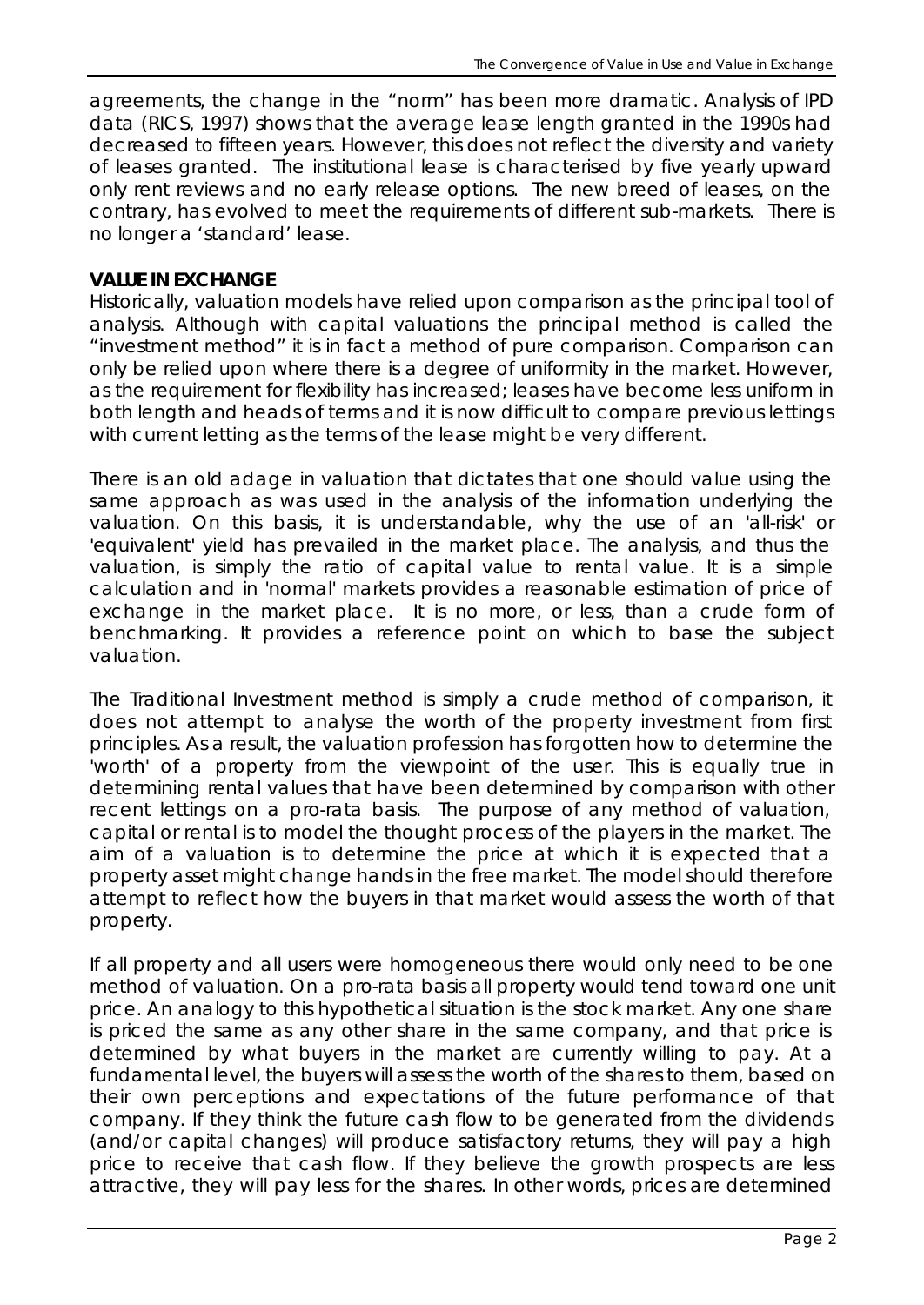by the buyers' perception of worth. The sale will occur at the point that reflects the worth of that share to the investor with the highest expectation of growth. That investor will outbid those with lower expectations. If the market is efficient, it is likely that this price will reflect the consensus view.

In terms of property, it can be argued that the market is less efficient and that value in use and value in exchange have diverged as rental levels have become disengaged from the tenant's ability to pay. This was particularly true in the office and retail markets in the late 1980s when locational competitive pressure led to rents well in excess of those that could be supported by the fundamentals underpinning the market. In simple terms, each company will have an equilibrium rent that they are "able" to pay. In the boom markets, turnovers and profits may provide an ability to pay in excess of this figure but conversely, in a market downturn the agreed rental figure may be in excess of what they can comfortably afford. If the agreed rents (in the UK) rose and fell in accordance with market conditions, there would not be a significant problem (apart from distortions due to timings of rent changes) but the upwards only rent review provision, which is central to nearly all commercial leases in the UK, has the effect of fixing the rent at the commencement level at the start of the lease. Thus if a lease is signed in a boom market, the "affordable" rent at that date prevails for the lease duration even if at a later date the level is no longer "affordable"

In the long run, rents cannot afford to be out of equilibrium with those fundamental drivers. If they become too disengaged, then the market will crash and readjust as occupiers become unwilling or unable to pay the rents asked. Price should coincide with worth. A fundamental valuation model should therefore reflect the need to determine worth. For example in the office letting market, the rent that is paid by the tenant should bear relation to the ability of that tenant to trade profitably from that location.

This has always been a salient criterion but as competition has forced companies to accept lower margins for their profit levels, the impact of "costs" on the profit equation has become more important. Companies have been forced to look at the costs equation in terms of their space requirements. They are therefore less willing to accept the level of rents in the market and may consider relocating if they feel that current rentals are too high for their cost requirements. This should mean that the market(s) will adjust to ensure that value in exchange (rental level) and value in use (worth to the company) will converge together. Obviously, the speed of this convergence is dependent on the relationship between supply and demand. If there is high demand for a particular location prices are likely to remain high. But should demand decrease or supply of space increase then convergence should be achieved faster.

# **VALUE IN USE**

The price (rent) of space should reflect the factors that determine the exchange point in the marketplace. If flexibility is considered to be an advantage by a tenant, they will pay for the flexibility but only within the *subjective* broader criteria that determine worth *to themselves*. But generally the more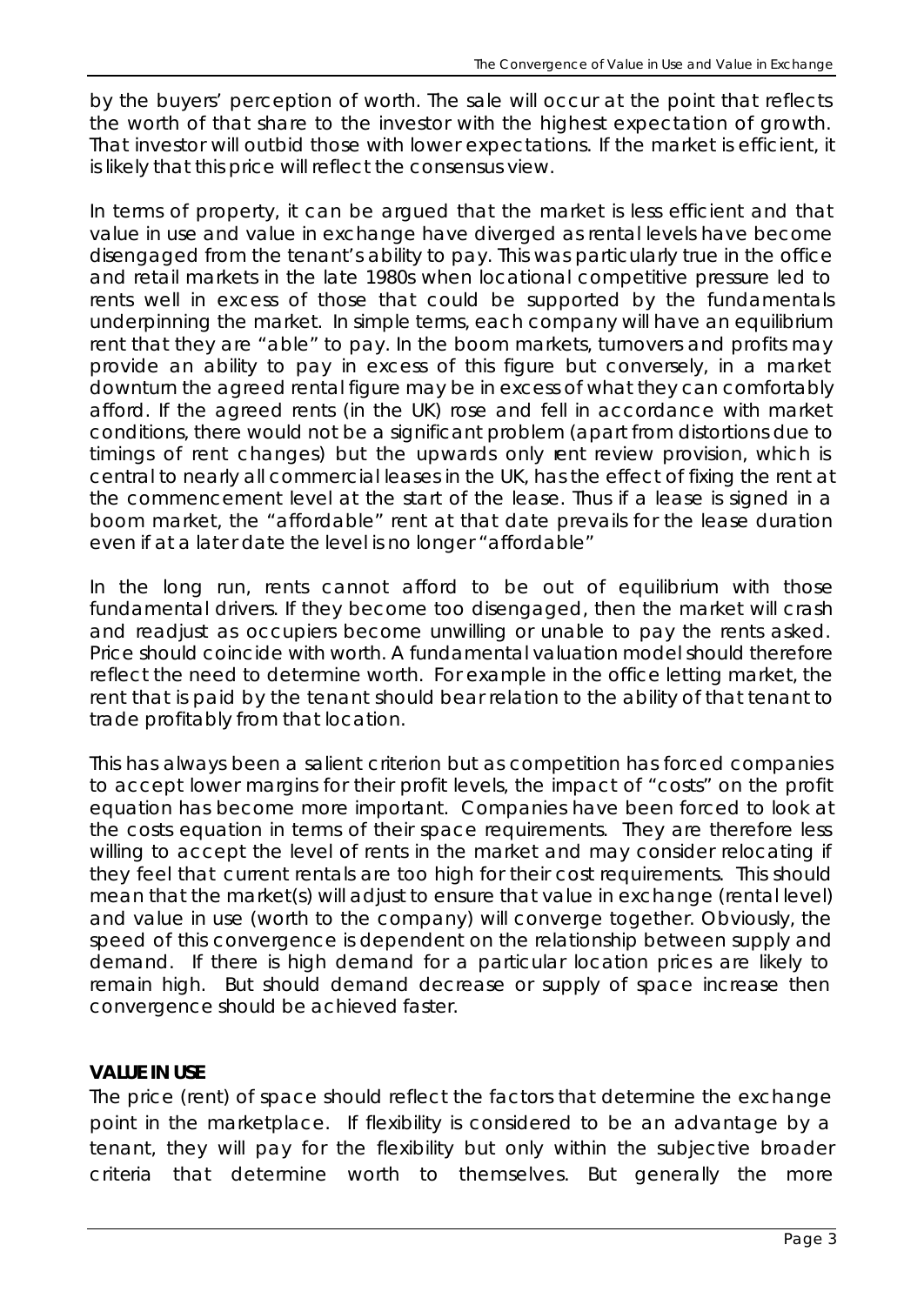advantageous the terms, the more they will pay. This flexibily would also be reflected not only in the terms of the lease for the duration of occupation, but also in the exit costs at specific points throughout the lease.

As discussed above, in the current market the dominant pricing model considers space from the viewpoint of the investor, based on comparative rents from recent lettings. No analysis is undertaken to relate the rental level to potential occupiers and their ability to pay – the fundamental driver. On the contrary, the last rent paid is considered to be the best indicator of what current users are willing and able to pay. However, the pricing model has become disengaged from the occupier's view of worth. In an efficient market, worth and price should converge.

However, whilst rent is significant to occupiers, they will be more concerned with the total costs of occupying space. Rent is just one factor in the overall occupation costs of a company and few valuers take this into consideration.

# *Understanding occupancy costs*

Valuers are not alone in misunderstanding or underestimating the impact of total occupancy costs. Many companies have also failed to consider the impact of their property strategy on the "bottom line". However, as a result of changes in business practices and technology and in the economic climate, more companies are taking a closer look at their expenditure. Whilst the papers talk of Goldman Sachs stopping free fruit bowls (\$2.4m per annum) and American Airlines saving \$100,000 by removing a single olive from salads in First Class real savings are being made by companies re-examining their attitude to space and its costs.

Occupancy costs are one of the largest sources of overhead cost for most corporate organisations, typically second only to staff costs. Yet, traditionally property has always been viewed as a 'reactive' asset; one that is bought or rented as a result of operational need. Calculating total occupancy costs and using this data as part of a targeted property strategy can produce significant savings with success judged against a set of predetermined criteria. This will vary according to the priorities of the company but will involve the use of benchmarking – either internally on a year on year basis, between different groups; externally against competitors or similar users of space or a mixture of both.

Where space is rented, the cost of occupancy can be judged directly via the rent and associated costs of occupancy in relation to some common benchmarking measure. The efficient benchmarking of space can help encourage the efficient use of space; it is reasonable to assume that the company will release space that is not being used. This is particularly true if the cost of the property element is "transferred" as an internal cost.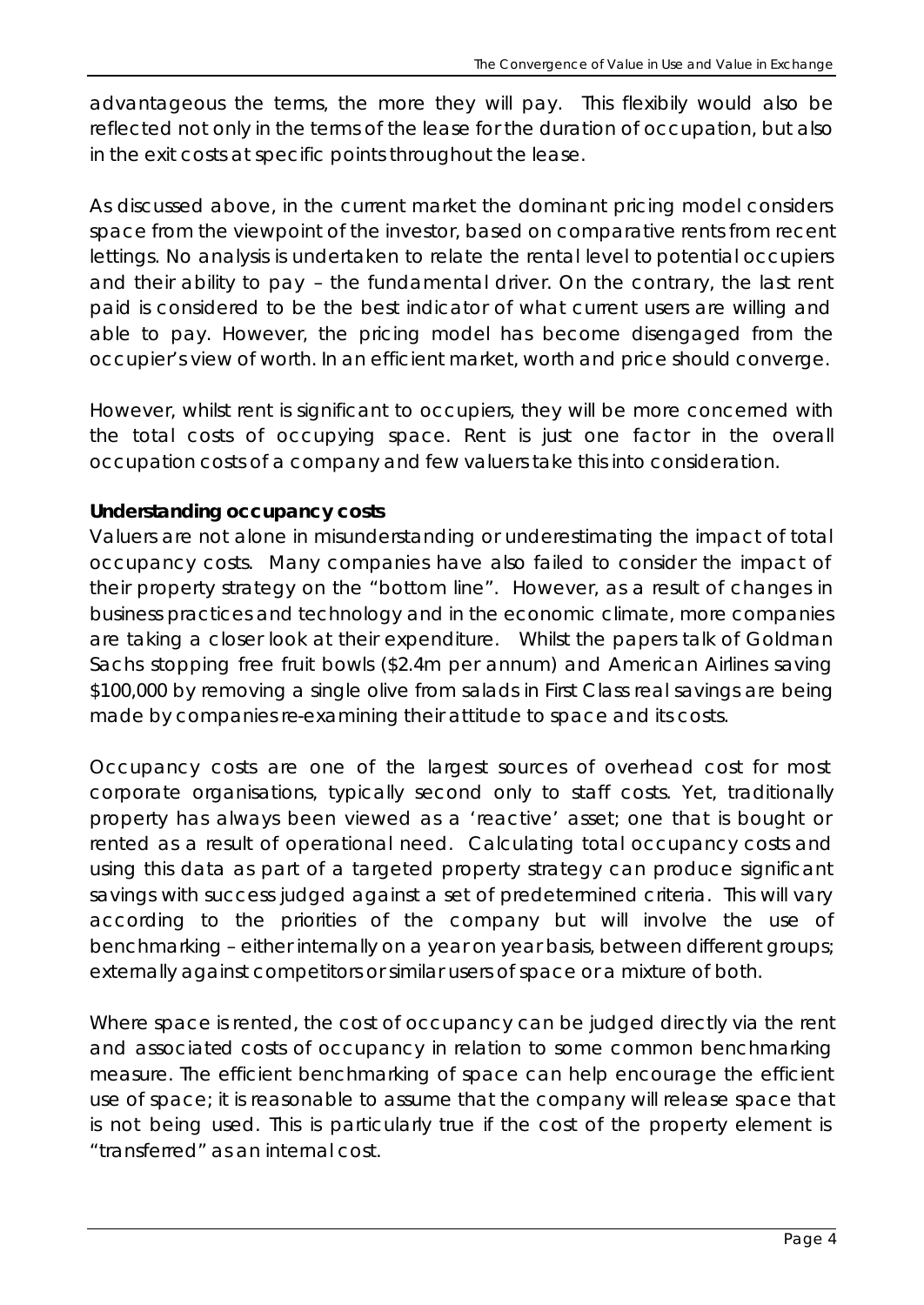Where an organisation chooses to introduce transfer pricing for property, it forces the organisation to recognise explicitly the overhead costs associated with property, and relate them directly to the business activities that incur them. It enables the organisation to take a much more informed view of business performance. Those parts of the business where the property cost overheads exceed, or reduce to unacceptably low margins, the ability of that profit centre to generate a surplus are exposed to management scrutiny.

As a fundamental part of the valuation process comparable rental evidence is relatively easy to accumulate and relatively accurate. However, other occupancy costs evidence is rarely available in the public domain. As demand for such information increases the databases in existence, such as OPD, will become better populated and more effective but in the meantime other measures can be utilised by corporates.

The strategic property aims should reflect the companies' business strategy. As such, it is often useful to measure the performance of the property strategy in terms of the financial performance of the company. Different organisations will follow different approaches to meeting their objectives. However, an increasingly accepted measure of performance is the affordability ratio, which is the comparison of the total cost of occupancy against the revenues of the company.

### **Affordability Ratio = Total Occupancy Costs** *Revenues*

This measure has its origins in the US where occupancy cost data is routinely provided within a breakdown of costs in the company accounts. UK companies are now starting to follow suit. Therefore companies are able to develop a data set of like occupiers and get an objective understanding of their cost profile.

Once the affordability ratio has been established the property strategy can be directed to lower this number over a predetermined time period (internal benchmarking) and by comparing the company's current affordability ratio against an industry average (external Benchmarking) and develop a strategy accordingly. The affordability ratio is simply an indirect measure of worth. By setting an affordability ratio target, the company can then "solve" the equation for the level of costs that they can afford to pay.

# *Example*

Company A is a large service provider in central London. Currently they occupy a 50,000 sq ft office in the West End of London. The lease on that property is due to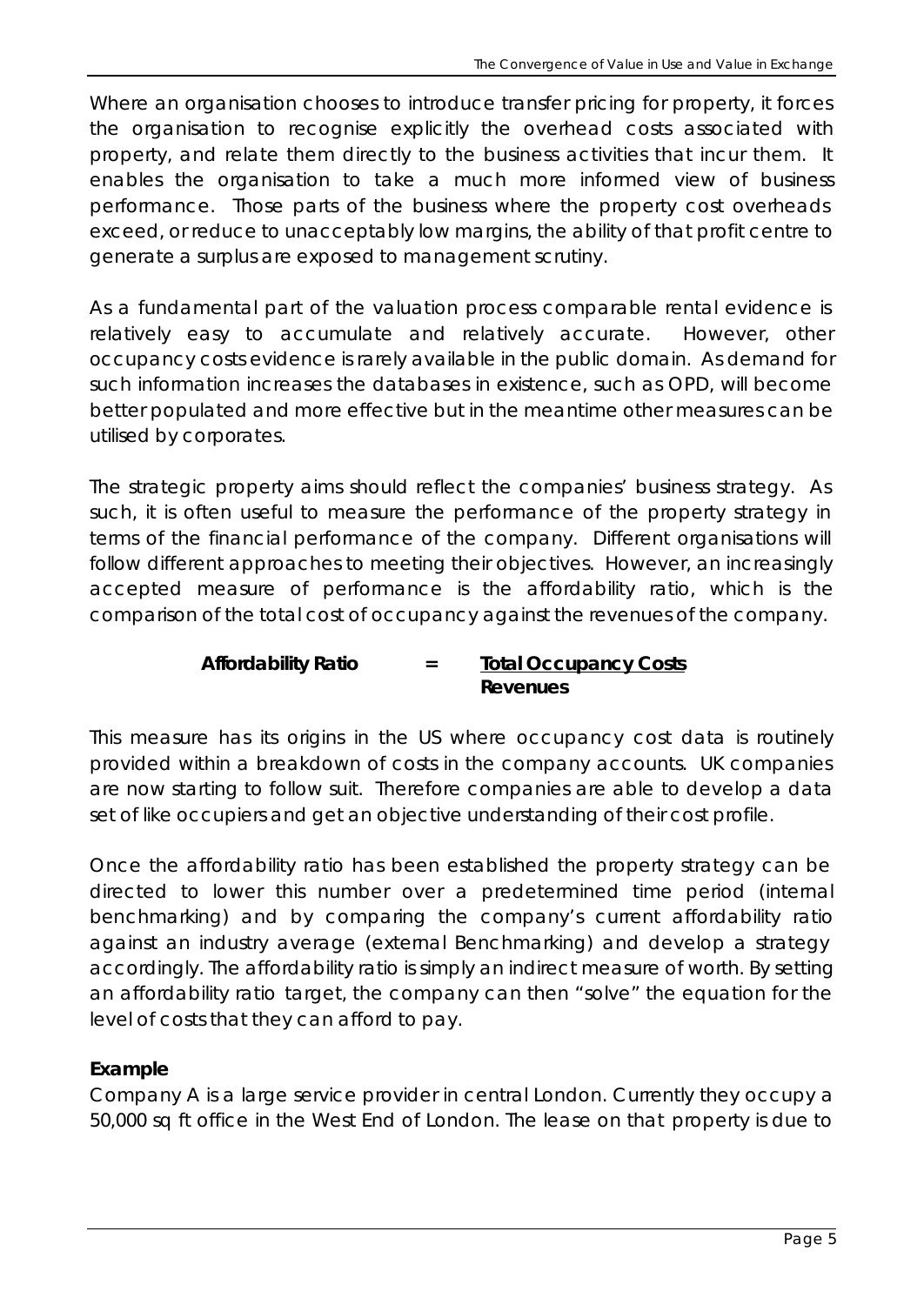expire in 12 months and the company wishes to take the opportunity to reassess their property requirements<sup>1</sup> with a view to lowering their occupancy costs.

Currently Company "A" has an affordability ratio of 13.5% compared to industry average of 12%. After significant analysis and consultation it was decided that the strategic aim would be to reduce it to 10%. To ensure that this was achieved through lower costs rather than by increased revenue, an additional objective to achieve a 20% saving in occupancy costs was also agreed.

By setting the affordability ratio, the calculation can be "solved" to determine the maximum rent affordable. This represents the "worth" of the space to the occupier at these given objectives.

# **Current Occupancy Costs Get correct costs**

| Total          |     |                   | £4,089,500 |
|----------------|-----|-------------------|------------|
| Other          |     | £5.00 persqft     | £ 218,700  |
| Service Charge |     | $£7.50$ per sq ft | £ 328,000  |
| Rates          | £36 | per sq ft         | £1,574,600 |
| Rent           | £45 | per sq ft         | £1,968,200 |
| Area           |     | 50,000 sq ft      |            |

Based upon the fact that the company (a partnership) had 333 partners, the per partner the cost of occupation was £12, 300. It was useful to express the occupancy cost in this way as the partners, as decision makers, could relate any costs savings to their own person circumstances.

# **Target Occupancy Costs**

l

 $Area = 50,000$  sq ft

| Rent           | £35 | per sq ft         | £1,513,300 |
|----------------|-----|-------------------|------------|
| Rates          | £28 | per sq ft         | £1,210,700 |
| Service Charge |     | $£7.50$ per sq ft | £ 328,000  |
| Other          |     | $E5.00$ per sq ft | £ 218,700  |
| Total          |     |                   | £3,270,700 |

<sup>1</sup> In assessing their property needs the company also looked at the way in which they used space and determined that the needed a similar (or larger) space allocation in future. Obviously these issues impact on the overall occupancy costs but are not discussed at length in this paper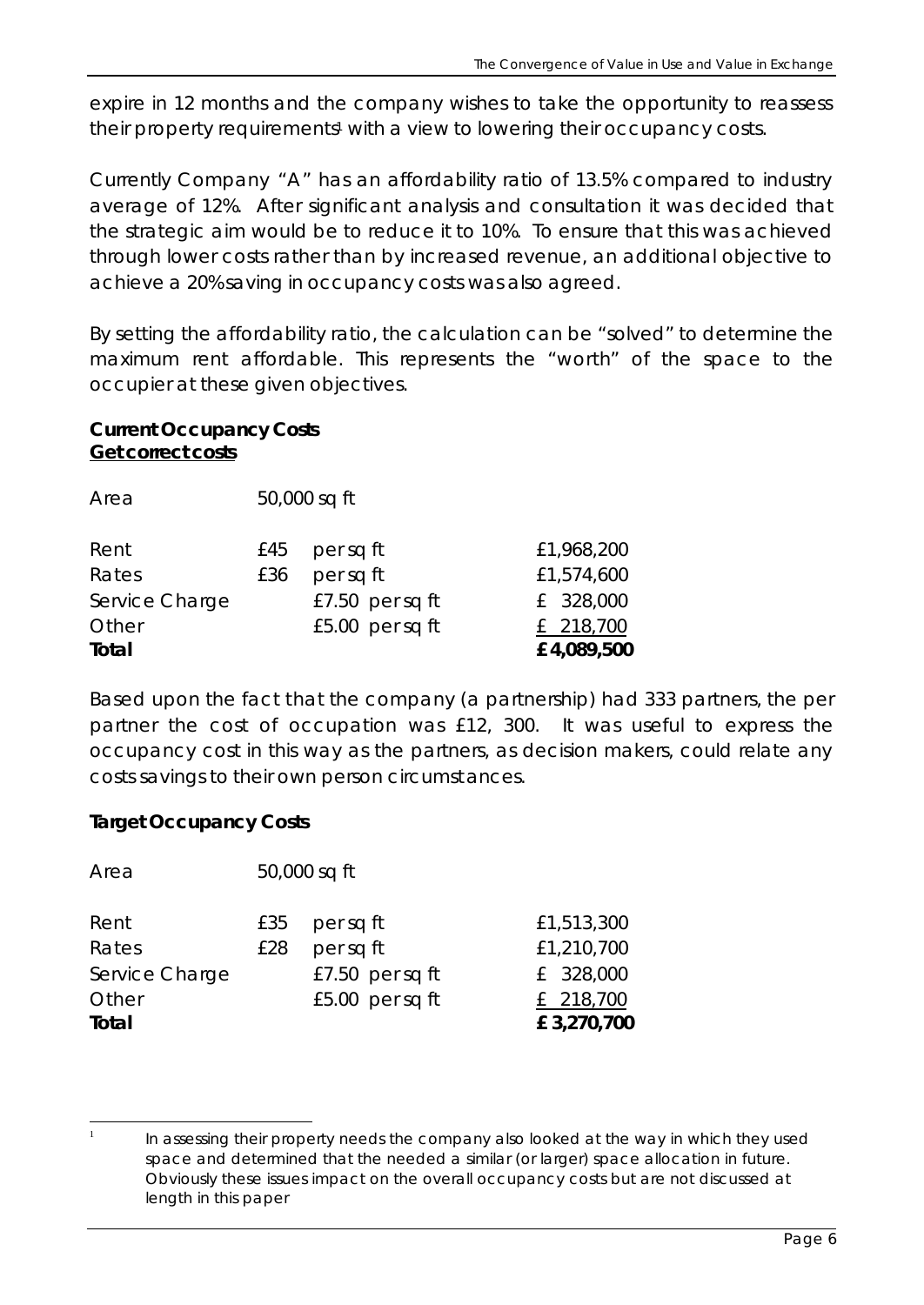Based upon these figures the "per partner cost of occupation" was reduced to £9, 800.

The £35.00 rental figure therefore represents what the company feels, in the context of its business strategy; it can afford to pay for the space. It is their value in use, or worth calculation. However, Company "A" had to accept that they were competing in a market (West End) where competing users could afford or were prepared to pay more - value in exchange.

It has already been established that the level of rents in the (sub) market is set, indirectly, by the view of the most "bullish" occupier. This is reinforced by the reliance of the valuation profession upon comparable evidence. Therefore, if the company were not able or willing to pay the maximum rent, they would need to reconsider their priorities and consider relocation.

The West End "per partner cost of occupation" was £13,400 and well above both the current cost of occupancy and the new target figure. Thus to meet the criteria set out in the property strategy, the company needed to consider a relocation to another area of London. Based upon a logical analysis of their aims and requirements Company "A" prioritised "cost" over "location"

### **Midtown Occupancy Costs**

| £35 | per sq ft         | £1,513,300               |
|-----|-------------------|--------------------------|
| £28 | per sq ft         | £1,210,700               |
|     | $£7.50$ per sq ft | £ 328,000                |
|     | $£5.00$ per sq ft | £ 218,700<br>£ 3,270,700 |
|     |                   | 50,000 sq ft             |

By relocating to a midtown location Company A was able to meet its target of a "per partner cost of occupation" of £9,800.

Obviously this analysis has isolated the rent issue for illustration. In reality, the new location had to match the other criteria (such as flexibility of lease terms; functional use of space; availability; access) set by the company.

Company "A" were prepared to relocate in order to secure the space they required at an alternative rent. Whilst there will always be companies which are tied to a particular location – for example the need to be near a specialised labour force, natural resources or major market – there are an increasing number of companies who are able and willing to relocate to a more cost effective location. However, there are other ways that companies can act to develop their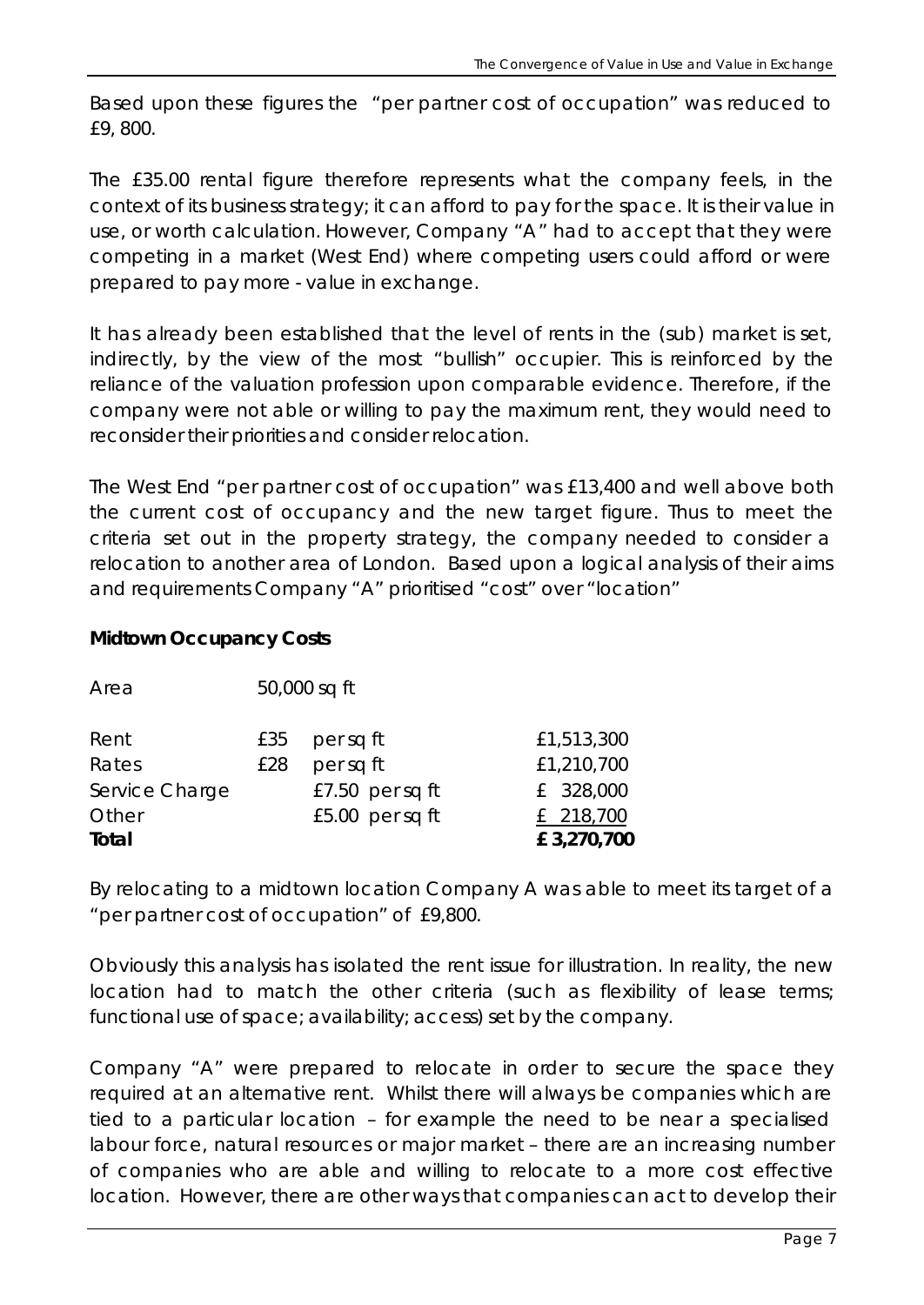property strategies such as reviewing physical space usage or by entering into the new breed of service agreements with specialist service providers.

## **CONCLUSIONS**

The driving force in the re-emergence of companies assessing their property costs in relation to their perceived value in use is the rapidly changing business environment, compounded by changes in the major economies.

Occupiers require greater flexibility to be able to meet change and they are willing to pay for that advantage but only within strict parameters of overall worth to the company.

In the past occupiers have not fully considered the pricing of space. Property costs have been a low priority in the overall business costs and as such the value in exchange has been the dominant consideration. However, occupiers are now more aware of the worth of the space that they occupy and this is affecting their view of what they are willing to pay. There is a convergence of value in use and value in exchange.